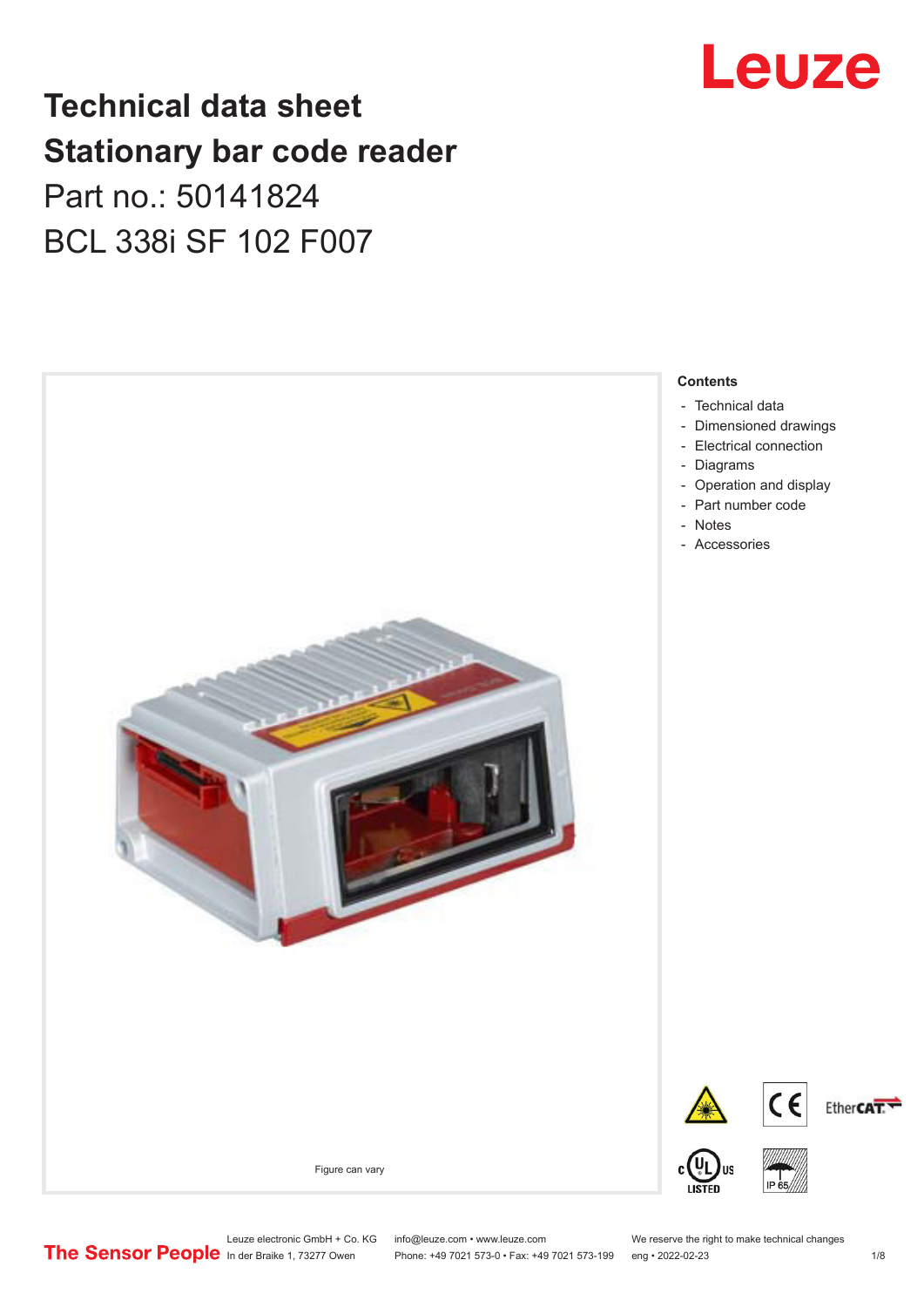### <span id="page-1-0"></span>**Technical data**

#### **Basic data Series** BCL 300i **Special version Functions Functions** Alignment mode AutoConfig AutoControl AutoReflAct Code fragment technology LED indicator Reference code comparison **Characteristic parameters MTTF** 110 years **Read data Code types, readable** 2/5 Interleaved Codabar Code 128 Code 39 Code 93 EAN 8/13 GS1 Databar Expanded GS1 Databar Limited GS1 Databar Omnidirectional UPC **Scanning rate, typical** 1,000 scans/s **Bar codes per reading gate, max. number** 64 Piece(s) **Optical data Reading distance** 100 ... 470 mm **Light source** Laser, Red **Wavelength** 655 nm **Laser class** 1, IEC/EN 60825-1:2014 **Transmitted-signal shape** Continuous **Usable opening angle (reading field opening)** 60 ° **Modulus size** 0.3 ... 0.5 mm **Reading method** Line scanner **Beam deflection** Via rotating polygon wheel **Light beam exit** Front **Electrical data Protective circuit** Polarity reversal protection **Performance data** Supply voltage  $U_B$ 18 ... 30 V, DC **Power consumption, max.** 4.5 W **Inputs/outputs selectable Output current, max.** 60 mA **Number of inputs/outputs selectable** 2 Piece(s) **Input current, max.** 8 mA **Interface Type** EtherCAT

| <b>EtherCAT</b>                    |                                                                                               |  |  |
|------------------------------------|-----------------------------------------------------------------------------------------------|--|--|
| <b>Function</b>                    | Process                                                                                       |  |  |
| <b>Transmission protocol</b>       | EtherCAT, CoE and EoE                                                                         |  |  |
| <b>Service interface</b>           |                                                                                               |  |  |
| <b>Type</b>                        | <b>USB 2.0</b>                                                                                |  |  |
| <b>USB</b>                         |                                                                                               |  |  |
| <b>Function</b>                    | Configuration via software                                                                    |  |  |
|                                    | Service                                                                                       |  |  |
| <b>Connection</b>                  |                                                                                               |  |  |
| <b>Number of connections</b>       | 1 Piece(s)                                                                                    |  |  |
| <b>Connection 1</b>                |                                                                                               |  |  |
| <b>Function</b>                    | <b>BUS IN</b>                                                                                 |  |  |
|                                    | <b>BUS OUT</b>                                                                                |  |  |
|                                    | Connection to device                                                                          |  |  |
|                                    | Data interface                                                                                |  |  |
|                                    | PWR / SW IN / OUT                                                                             |  |  |
|                                    | Service interface                                                                             |  |  |
| Type of connection                 | Plug connector, It is essential to use a<br>connection unit when commissioning the<br>device. |  |  |
| No. of pins                        | $32 - pin$                                                                                    |  |  |
| <b>Type</b>                        | Male                                                                                          |  |  |
|                                    |                                                                                               |  |  |
|                                    |                                                                                               |  |  |
| <b>Mechanical data</b>             |                                                                                               |  |  |
| Design                             | Cubic                                                                                         |  |  |
| Dimension (W x H x L)              | 95 mm x 44 mm x 68 mm                                                                         |  |  |
| <b>Housing material</b>            | Metal                                                                                         |  |  |
| <b>Metal housing</b>               | Diecast aluminum                                                                              |  |  |
| Lens cover material                | Glass                                                                                         |  |  |
| Net weight                         | 290 <sub>g</sub>                                                                              |  |  |
| <b>Housing color</b>               | Red                                                                                           |  |  |
|                                    | Silver                                                                                        |  |  |
| <b>Type of fastening</b>           | Dovetail grooves                                                                              |  |  |
|                                    | Fastening on back                                                                             |  |  |
|                                    | Via optional mounting device                                                                  |  |  |
| <b>Operation and display</b>       |                                                                                               |  |  |
| Type of display                    | LED                                                                                           |  |  |
| <b>Number of LEDs</b>              | 2 Piece(s)                                                                                    |  |  |
| Type of configuration              | Via web browser                                                                               |  |  |
| <b>Environmental data</b>          |                                                                                               |  |  |
| Ambient temperature, operation     | 040 °C                                                                                        |  |  |
| Ambient temperature, storage       | $-20$ 70 °C                                                                                   |  |  |
| Relative humidity (non-condensing) | 090%                                                                                          |  |  |

Leuze

Leuze electronic GmbH + Co. KG info@leuze.com • www.leuze.com We reserve the right to make technical changes<br>
The Sensor People in der Braike 1, 73277 Owen Phone: +49 7021 573-0 • Fax: +49 7021 573-199 eng • 2022-02-23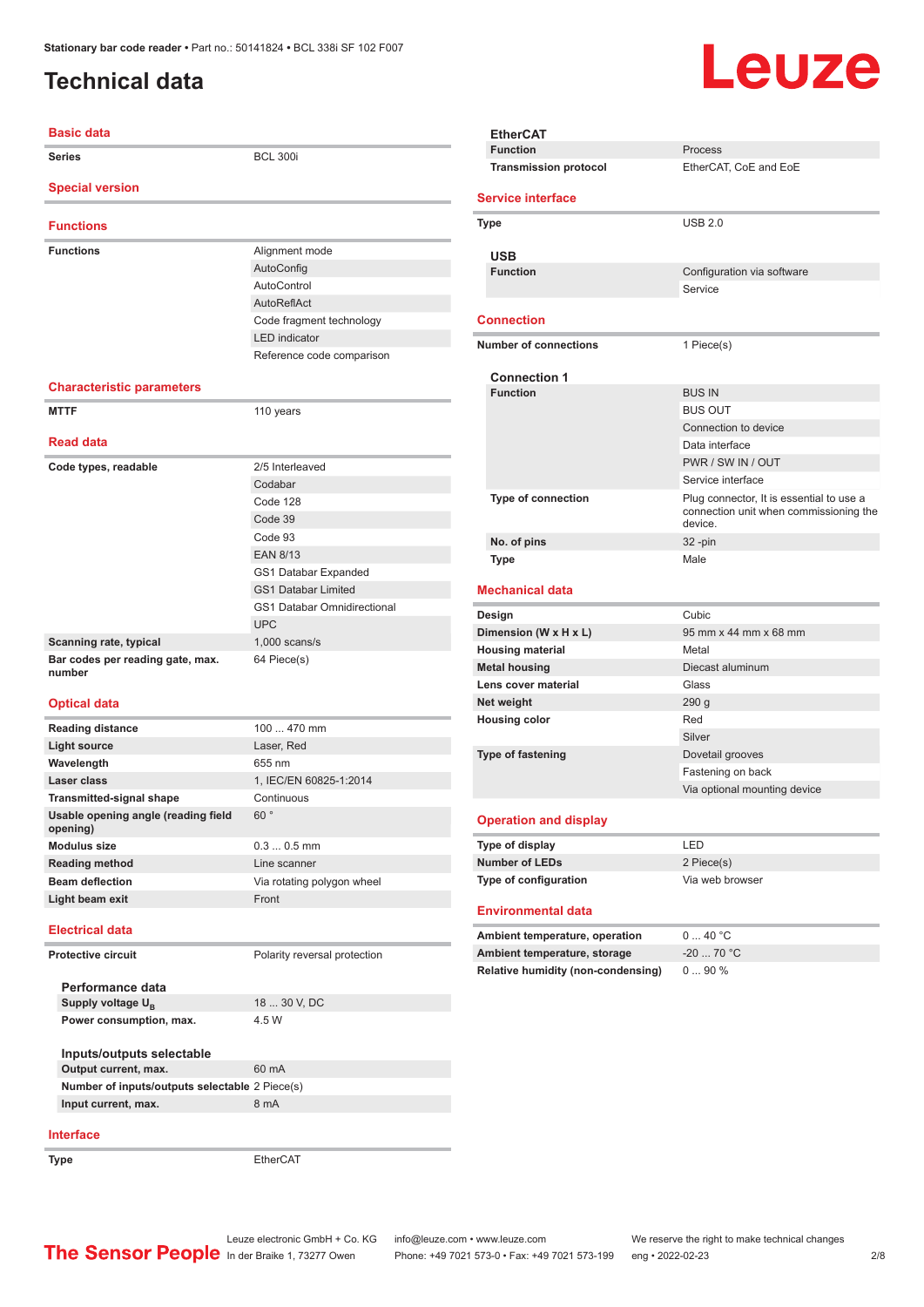### <span id="page-2-0"></span>**Technical data**

# Leuze

#### **Certifications**

| Degree of protection                                               | IP 65                    |
|--------------------------------------------------------------------|--------------------------|
| <b>Protection class</b>                                            | $\mathbf{III}$           |
| <b>Certifications</b>                                              | c UL US                  |
| Test procedure for EMC in accordance                               | EN 55022                 |
| with standard                                                      | EN 61000-4-2, -3, -4, -6 |
| Test procedure for shock in<br>accordance with standard            | IEC 60068-2-27, test Ea  |
| Test procedure for continuous shock<br>in accordance with standard | IEC 60068-2-29, test Eb  |
| Test procedure for vibration in<br>accordance with standard        | IEC 60068-2-6, test Fc   |

#### **Classification**

| <b>Customs tariff number</b> | 84719000 |
|------------------------------|----------|
| <b>ECLASS 5.1.4</b>          | 27280102 |
| <b>ECLASS 8.0</b>            | 27280102 |
| <b>ECLASS 9.0</b>            | 27280102 |
| ECLASS 10.0                  | 27280102 |
| <b>ECLASS 11.0</b>           | 27280102 |
| ECLASS 12.0                  | 27280102 |
| <b>ETIM 5.0</b>              | EC002550 |
| <b>ETIM 6.0</b>              | EC002550 |
| <b>ETIM 7.0</b>              | EC002550 |

### **Dimensioned drawings**

All dimensions in millimeters

 $\overline{A}$ 





- A Optical axis
- B M4 thread (5 deep)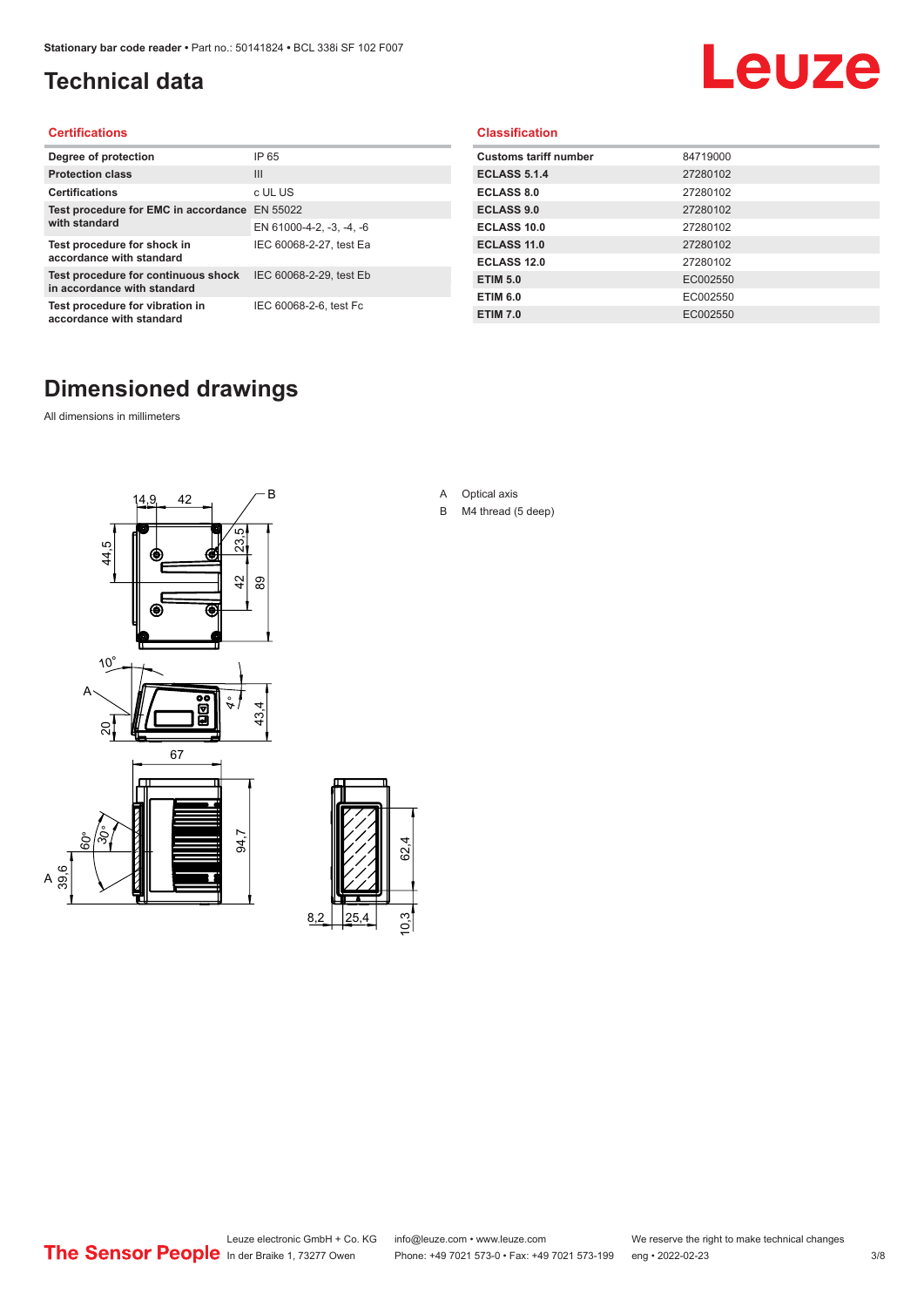#### <span id="page-3-0"></span>**Electrical connection**

## Leuze

#### **Connection 1**

| <b>Function</b>    | <b>BUS IN</b>                                                              |
|--------------------|----------------------------------------------------------------------------|
|                    | <b>BUS OUT</b>                                                             |
|                    | Connection to device                                                       |
|                    | Data interface                                                             |
|                    | PWR / SW IN / OUT                                                          |
|                    | Service interface                                                          |
| Type of connection | Plug connector                                                             |
| Type of connection | It is essential to use a connection unit when<br>commissioning the device. |
| No. of pins        | $32 - pin$                                                                 |
| Type               | Male                                                                       |

#### **Diagrams**

#### Reading field curve



x Reading field distance [mm]

y Reading field width [mm]

### **Operation and display**

| <b>LED</b> |  | <b>Display</b>                        | <b>Meaning</b>                  |
|------------|--|---------------------------------------|---------------------------------|
| <b>PWR</b> |  | Green, flashing                       | Device ok, initialization phase |
|            |  | Green, continuous light               | Device OK                       |
|            |  | Green, briefly off - on               | Reading successful              |
|            |  | green, briefly off - briefly red - on | Reading not successful          |
|            |  | Orange, continuous light              | Service mode                    |
|            |  |                                       |                                 |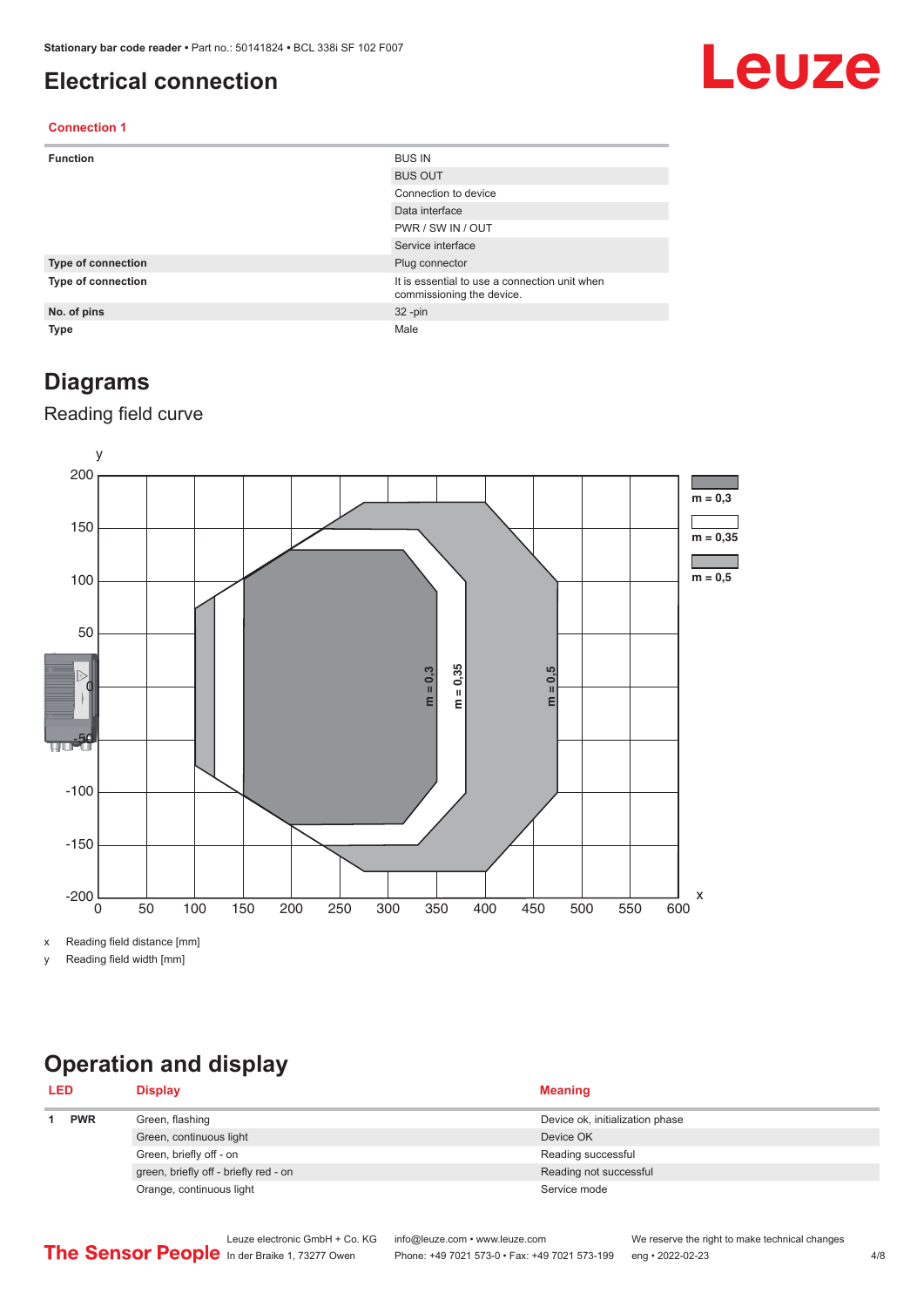#### <span id="page-4-0"></span>**Operation and display**

## Leuze

| <b>LED</b>  |            | <b>Display</b>          | <b>Meaning</b>         |
|-------------|------------|-------------------------|------------------------|
|             | <b>PWR</b> | Red, flashing           | Device OK, warning set |
|             |            | Red, continuous light   | Error, device error    |
| $2^{\circ}$ | <b>BUS</b> | Green, flashing         | Initialization         |
|             |            | Green, continuous light | Bus operation ok       |
|             |            | Red, flashing           | Communication error    |
|             |            | Red, continuous light   | Bus error              |

#### **Part number code**

Part designation: **BCL XXXX YYZ AAA BB CCCC**

| <b>BCL</b>  | <b>Operating principle</b><br>BCL: bar code reader                                                                                                                                                                                       |
|-------------|------------------------------------------------------------------------------------------------------------------------------------------------------------------------------------------------------------------------------------------|
| <b>XXXX</b> | Series/interface (integrated fieldbus technology)<br>300i: RS 232 / RS 422 (stand-alone)<br>301i: RS 485 (multiNet slave)<br>304i: PROFIBUS DP<br>308i: EtherNet TCP/IP, UDP<br>338i: EtherCAT<br>348i: PROFINET RT<br>358i: EtherNet/IP |
| YY          | <b>Scanning principle</b><br>S: line scanner (single line)<br>R1: line scanner (raster)<br>O: oscillating-mirror scanner (oscillating mirror)                                                                                            |
| z           | <b>Optics</b><br>N: High Density (close)<br>M: Medium Density (medium distance)<br>F: Low Density (remote)<br>L: Long Range (very large distances)<br>J: ink-jet (depending on the application)                                          |
| AAA         | <b>Beam exit</b><br>100: lateral<br>102: front                                                                                                                                                                                           |
| <b>BB</b>   | <b>Special equipment</b><br>D: With display<br>H: With heating<br>DH: optionally with display and heating<br>P: plastic exit window                                                                                                      |
| CCCC        | <b>Functions</b><br>F007: optimized process data structure                                                                                                                                                                               |
| $1.1 - 4.1$ |                                                                                                                                                                                                                                          |

| <b>Note</b>                                                                                  |
|----------------------------------------------------------------------------------------------|
| % A list with all available device types can be found on the Leuze website at www.leuze.com. |

#### **Notes**

| <b>Observe intended use!</b>                                                                                                                                                                                                  |
|-------------------------------------------------------------------------------------------------------------------------------------------------------------------------------------------------------------------------------|
| $\%$ This product is not a safety sensor and is not intended as personnel protection.<br>$\%$ The product may only be put into operation by competent persons.<br>₿ Only use the product in accordance with its intended use. |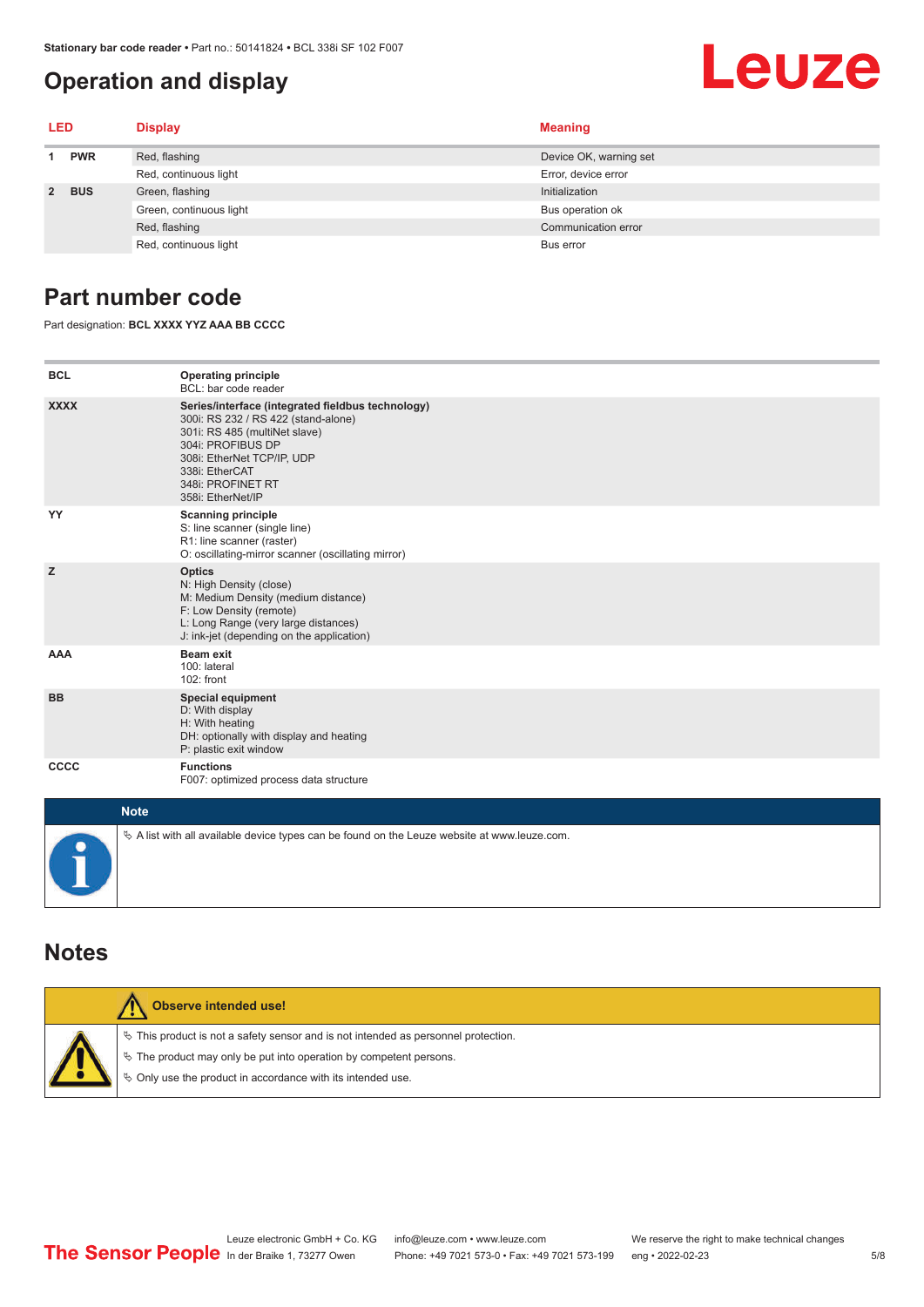#### <span id="page-5-0"></span>**Notes**

|   | <b>ATTENTION! LASER RADIATION - CLASS 1 LASER PRODUCT</b>                                                                                                                                                                                                  |
|---|------------------------------------------------------------------------------------------------------------------------------------------------------------------------------------------------------------------------------------------------------------|
|   | The device satisfies the requirements of IEC/EN 60825-1:2014 safety requlations for a product of laser class 1 and complies with 21 CFR 1040.10 except<br>for conformance with IEC 60825-1 Ed. 3., as described in Laser Notice No. 56, dated May 8, 2019. |
| 纂 | $\&$ Observe the applicable statutory and local laser protection regulations.                                                                                                                                                                              |
|   | $\%$ The device must not be tampered with and must not be changed in any way.<br>There are no user-serviceable parts inside the device.<br>Repairs must only be performed by Leuze electronic GmbH + Co. KG.                                               |

#### **Accessories**

#### Connection technology - Connection cables

|   |   | Part no. | <b>Designation</b>      | <b>Article</b>   | <b>Description</b>                                                                                                                                                                            |
|---|---|----------|-------------------------|------------------|-----------------------------------------------------------------------------------------------------------------------------------------------------------------------------------------------|
| ≝ | W | 50132079 | KD U-M12-5A-V1-<br>050  | Connection cable | Connection 1: Connector, M12, Axial, Female, A-coded, 5-pin<br>Connection 2: Open end<br>Shielded: No<br>Cable length: 5,000 mm<br>Sheathing material: PVC                                    |
|   |   | 50135074 | KS ET-M12-4A-P7-<br>050 | Connection cable | Suitable for interface: Ethernet<br>Connection 1: Connector, M12, Axial, Male, D-coded, 4-pin<br>Connection 2: Open end<br>Shielded: Yes<br>Cable length: 5,000 mm<br>Sheathing material: PUR |

### Connection technology - Interconnection cables

|                           |                                                                                                                                                                                                                                | Part no. | <b>Designation</b>                     | <b>Article</b>        | <b>Description</b>                                                                                                                                                                                                               |
|---------------------------|--------------------------------------------------------------------------------------------------------------------------------------------------------------------------------------------------------------------------------|----------|----------------------------------------|-----------------------|----------------------------------------------------------------------------------------------------------------------------------------------------------------------------------------------------------------------------------|
| $\frac{1}{\sqrt{2}}$<br>Ħ | $\Box$                                                                                                                                                                                                                         | 50117011 | <b>KB USB A - USB</b><br>miniB         | Service line          | Suitable for interface: USB<br>Connection 1: USB<br>Connection 2: USB<br>Shielded: Yes<br>Cable length: 1,500 mm<br>Sheathing material: PVC                                                                                      |
|                           |                                                                                                                                                                                                                                | 50137078 | <b>KSS ET-M12-4A-</b><br>M12-4A-P7-050 | Interconnection cable | Suitable for interface: Ethernet<br>Connection 1: Connector, M12, Axial, Male, D-coded, 4-pin<br>Connection 2: Connector, M12, Axial, Male, D-coded, 4-pin<br>Shielded: Yes<br>Cable length: 5,000 mm<br>Sheathing material: PUR |
|                           | the filled the control in the control in the control in the control in the control in the control in the control in the control in the control in the control in the control in the control in the control in the control in t | 50135081 | <b>KSS ET-M12-4A-</b><br>RJ45-A-P7-050 | Interconnection cable | Suitable for interface: Ethernet<br>Connection 1: Connector, M12, Axial, Male, D-coded, 4-pin<br>Connection 2: RJ45<br>Shielded: Yes<br>Cable length: 5,000 mm<br>Sheathing material: PUR                                        |

Leuze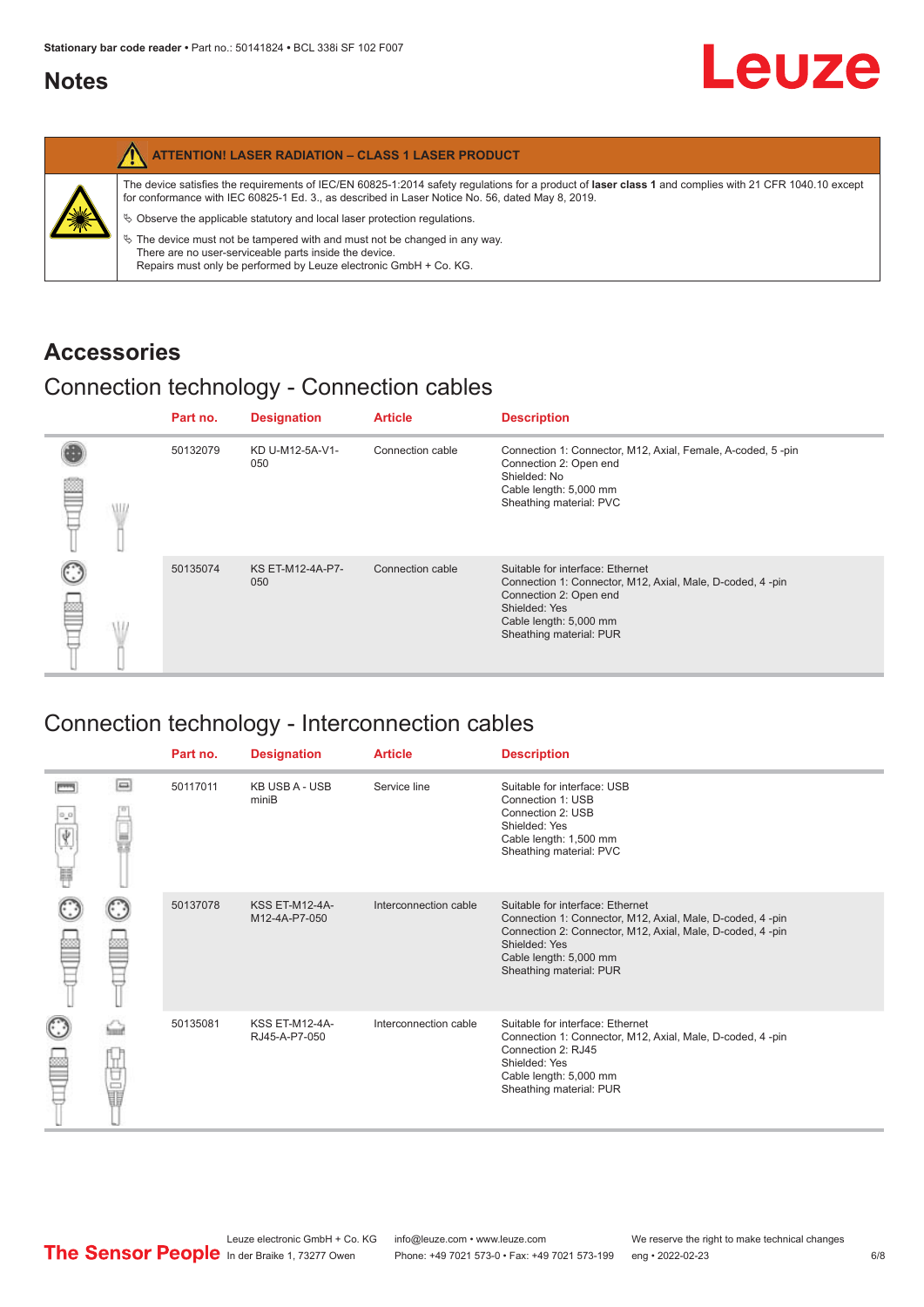## Leuze

#### **Accessories**

### Connection technology - Connection boxes

| Part no.   | <b>Designation</b> | <b>Article</b>  | <b>Description</b>                                                                                                                                         |
|------------|--------------------|-----------------|------------------------------------------------------------------------------------------------------------------------------------------------------------|
| 50134929 * | ME 338 103         | Connection unit | Suitable for: BCL 338i, BPS 338i<br>Suitable for interface: EtherCAT<br>Number of connections: 4 Piece(s)<br>Connection: Cable with connector, M12, 900 mm |
| 50134927 * | ME 338 104         | Connection unit | Suitable for: BCL 338i<br>Suitable for interface: EtherCAT<br>Number of connections: 5 Piece(s)<br>Connection: Cable with connector, M12, 900 mm           |
| 50134928 * | ME 338 214         | Connection unit | Suitable for: BCL 338i<br>Suitable for interface: EtherCAT<br>Number of connections: 5 Piece(s)<br>Connection: Cable with connector, M12, 600 mm           |
| 50134931 * | MK 338             | Connection unit | Suitable for: BCL 338i, BPS 338i<br>Suitable for interface: EtherCAT<br>Number of connections: 4 Piece(s)<br>Connection: Terminal                          |
| 50134930 * | <b>MS 338</b>      | Connection unit | Suitable for: BCL 338i, BPS 338i<br>Suitable for interface: EtherCAT<br>Number of connections: 4 Piece(s)<br>Connection: Connector, M12                    |

\* Necessary accessories, please order separately

#### Mounting technology - Mounting brackets

|        | Part no. | <b>Designation</b> | <b>Article</b>  | <b>Description</b>                                                                                                                                                                            |
|--------|----------|--------------------|-----------------|-----------------------------------------------------------------------------------------------------------------------------------------------------------------------------------------------|
| œ<br>٠ | 50121433 | BT 300 W           | Mounting device | Design of mounting device: Angle, L-shape<br>Fastening, at system: Through-hole mounting<br>Mounting bracket, at device: Screw type<br>Type of mounting device: Adjustable<br>Material: Metal |

#### Mounting technology - Rod mounts

| Part no. | <b>Designation</b> | <b>Article</b>  | <b>Description</b>                                                                                                                                                                                                                                                |
|----------|--------------------|-----------------|-------------------------------------------------------------------------------------------------------------------------------------------------------------------------------------------------------------------------------------------------------------------|
| 50121435 | BT 56 - 1          | Mounting device | Functions: Static applications<br>Design of mounting device: Mounting system<br>Fastening, at system: For 12 mm rod, For 14 mm rod, For 16 mm rod<br>Mounting bracket, at device: Clampable<br>Material: Metal<br>Tightening torque of the clamping jaws: $8 N·m$ |